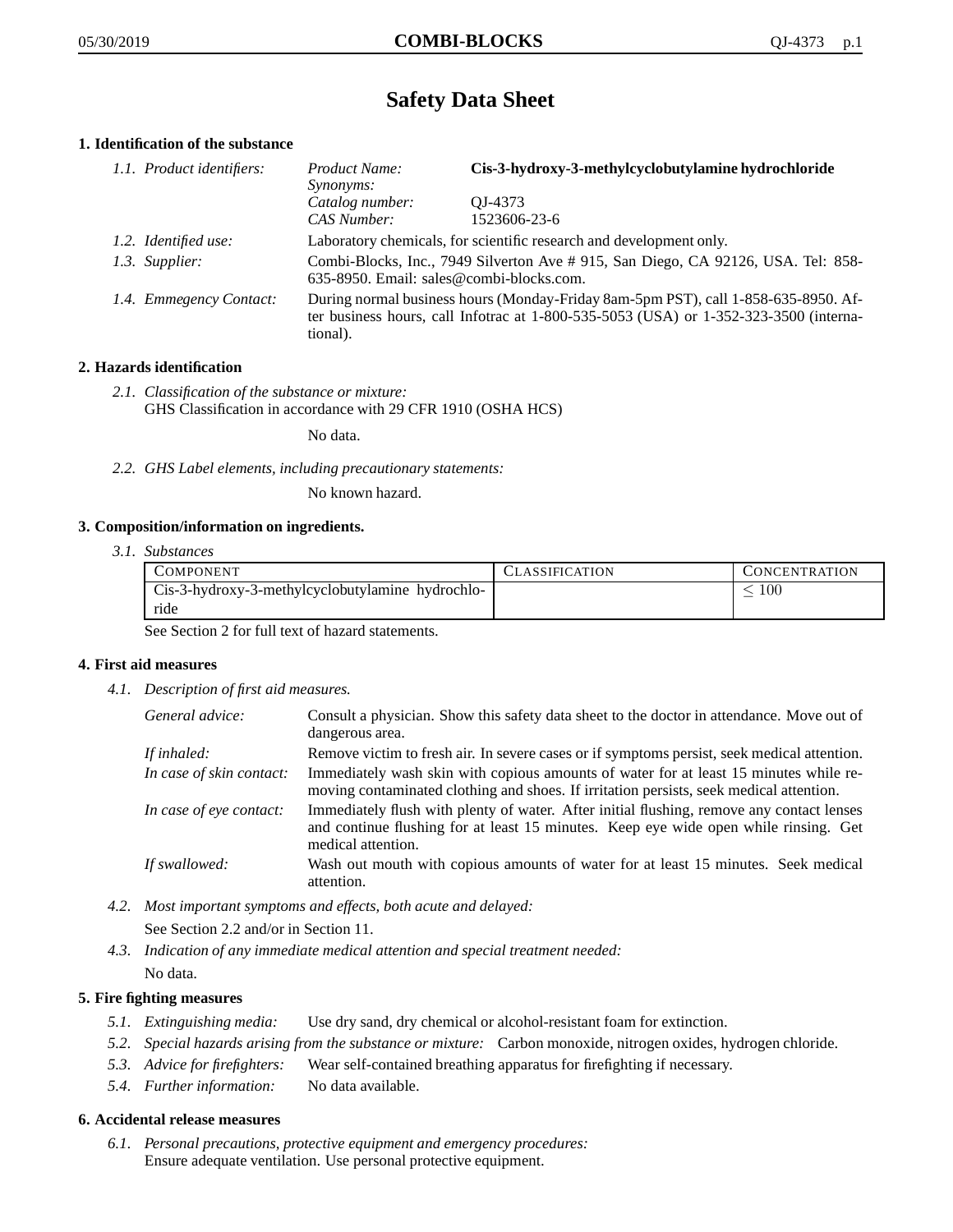- *6.2. Environmental precautions:* Should not be released into the environment. See Section 12 for additional ecological information.
- *6.3. Methods and materials for containment and cleaning up:* Sweep up or vacuum up spillage and collect in suitable container for disposal.
- *6.4. Reference to other sections:* Refer to protective measures listed in Sections 8 and 13.

## **7. Handling and storage**

- *7.1. Precautions for safe handling:* Avoid contact with skin and eyes. Avoid inhalation of vapour or mist. Keep away from sources of ignition - No smoking. Take measures to prevent the build up of electrostatic charge. For precautions see section 2.2.
- *7.2. Conditions for safe storage, including any incompatibilities:* Keep container tightly closed in a dry and well-ventilated place. Containers which are opened must be carefully resealed and kept upright to prevent leakage.
- *7.3. Specific end use(s):* Laboratory chemicals, for scientific research and development only.

## **8. Exposure Controls / Personal protection**

- *8.1. Control parameters:*
- *Components with workplace control parameters:* Contains no substances with occupational exposure limit values. *8.2. Exposure controls:*

*Appropriate engineering controls:* Ensure that eyewash stations and safety showers are close to the workstation location. Ensure adequate ventilation, especially in confined areas.

*Personal protective equipment:*

| Eye/face protection:    | Wear appropriate protective eyeglasses or chemical safety goggles as described by OSHA's<br>eye and face protection regulations in 29 CFR 1910.133 or European Standard EN166.                                                                                                                                         |
|-------------------------|------------------------------------------------------------------------------------------------------------------------------------------------------------------------------------------------------------------------------------------------------------------------------------------------------------------------|
| Skin protection:        | Handle with gloves. Gloves must be inspected prior to use. Use proper glove removal<br>technique (without touching glove's outer surface) to avoid skin contact with this product.<br>Dispose of contaminated gloves after use in accordance with applicable laws and good<br>laboratory practices. Wash and dry hands |
| <b>Body Protection:</b> | Complete suit protecting against chemicals, Flame retardant antistatic protective clothing.,<br>The type of protective equipment must be selected according to the concentration and<br>amount of the dangerous substance at the specific workplace.                                                                   |
| Respiratory protection: |                                                                                                                                                                                                                                                                                                                        |

Control of environmental exposure: Prevent further leakage or spillage if safe to do so. Do not let product enter drains.

## **9. Physical and chemical properties**

*9.1. Information on basic physical and chemical properties*

| (a)               | Appearance:                                   | No data  |
|-------------------|-----------------------------------------------|----------|
| (b)               | Odour:                                        | No data  |
| (c)               | Odour Threshold:                              | No data  |
| (d)               | pH:                                           | No data  |
| (e)               | Melting point/freezing point:                 | No date. |
| (f)               | Initial boiling point and boiling range:      | No data  |
| (g)               | Flash point:                                  | No data  |
| (h)               | Evaporatoin rate:                             | No data  |
| (i)               | Flammability (solid, gas):                    | No data  |
| (j)               | Upper/lower flammability or explosive limits: | No data  |
| $\left( k\right)$ | Vapour pressure:                              | No data  |
| (1)               | Vapour density:                               | No data  |
| (m)               | Relative density:                             | No data  |
| (n)               | Water solubility:                             | No data  |
| $\circ$           | Partition coefficient: n-octanol/water:       | No data  |
| (p)               | Auto-ignition:                                | No data  |
| (q)               | Decomposition temperature:                    | No data  |
| (r)               | Viscosity:                                    | No data  |
| (s)               | Explosive properties:                         | No data  |
| (t)               | Oxidizing properties:                         | No data  |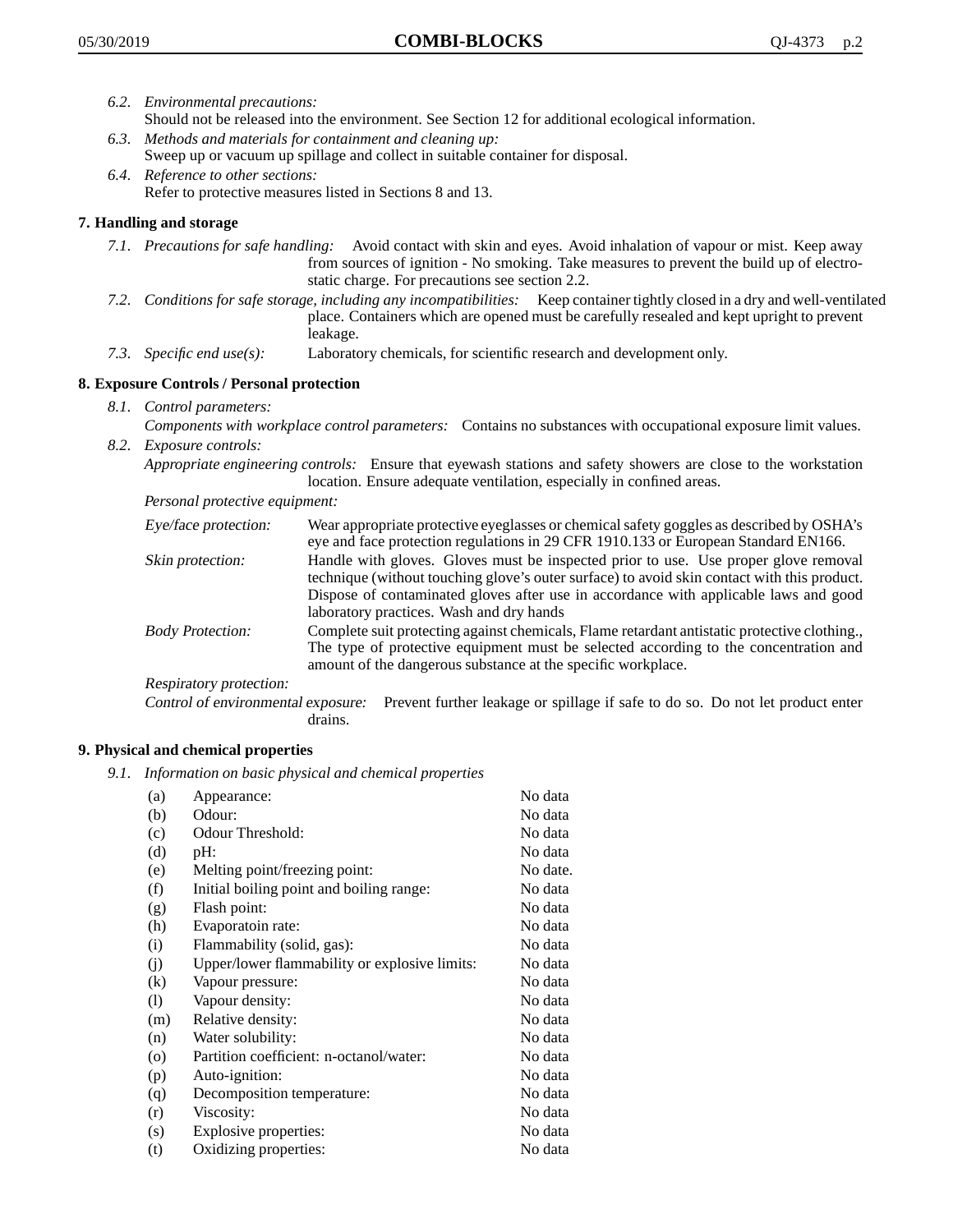*9.2. Other safety information:*

| Formula          | $C_5H_{11}NO$ .ClH |
|------------------|--------------------|
| Molecular weight | 137.6              |
| CAS Number       | 1523606-23-6       |

## **10. Stability and reactivity**

- *10.1. Reactivity* No data
- *10.2. Chemical stability* Stable under recommended storage conditions.
- *10.3. Possibility of hazardous reactions* No data
- *10.4. Conditions to avoid*
- *10.5. Incompatible material* No data.
- *10.6. Hazardous decomposition products:*

Hazardous decomposition products formed under fire conditions: Carbon monoxide, nitrogen oxides, hydrogen chlo-

|                               | ride.          |
|-------------------------------|----------------|
| Other decomposition products: | No data        |
| In the event of fire:         | See Section 5. |

## **11. Toxicological information**

*11.1 Information on toxicological effects*

| Acute toxicity:                                            | No data available.                                                                                                                              |
|------------------------------------------------------------|-------------------------------------------------------------------------------------------------------------------------------------------------|
| Skin irritation/corrosion:                                 | No data available.                                                                                                                              |
| Eye damage/irritation:                                     | No data available.                                                                                                                              |
| Respiratory or skin sensitization:                         | No data available.                                                                                                                              |
| Germ cell mutagenicity:                                    | No data available.                                                                                                                              |
| Carcinogenicity:                                           | No data available.                                                                                                                              |
| Reproductive toxicity:                                     | No data available.                                                                                                                              |
| Specific target organ system toxicity - single exposure:   | No data available.                                                                                                                              |
| Specific target organ system toxicity - repeated exposure: | No data available.                                                                                                                              |
| Aspiration hazard:                                         | No data available.                                                                                                                              |
| Additional information:                                    | To the best of our knowledge, the chemical, physical and toxicological proper-<br>ties of this substance have not been thoroughly investigated. |

## **12. Ecological information**

| 12.1. Toxicity                                              | No data available. |
|-------------------------------------------------------------|--------------------|
| 12.2. Persistence and degradability                         | No data available. |
| 12.3. Bioaccumulative potential                             | No data available  |
| 12.4. Mobility in soil                                      | No data available  |
| 12.5. Results of PBT and vPvB assessment No data available. |                    |
| 12.6. Other adverse effects                                 | No data available. |

#### **13. Disposal Considerations**

*13.1. Waste treatment methods*

Product Arrange disposal as special waste, by licensed disposal company, in consultation with local waste disposal authority, in accordance with national and regional regulations. Contaminated packaging Dispose of as unused product.

#### **14. Transportation information**

*DOT (US), IMDG and IATA:*

No known hazard for air and ground transportation.

### **15. Regulatory information**

No chemicals in this material are subject to the reporting requirements of SARA Title III, Section 302, or have known CAS numbers that exceed the threshold reporting levels established by SARA Title III, Section 313.